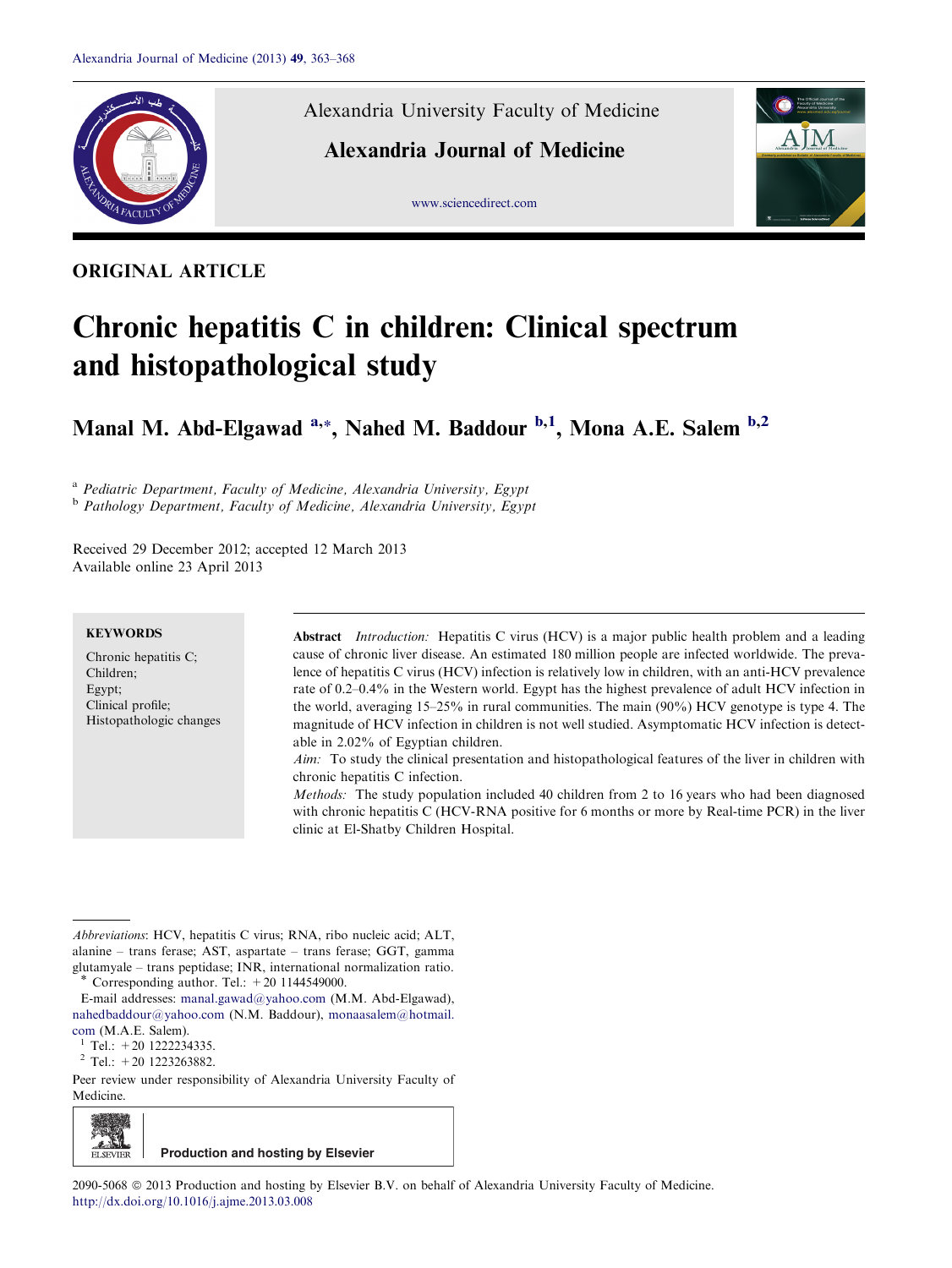*Results:* Among the 40 patients' biopsies, 26 (65%) were stage 0, 10 (25%) were stage 1, 4 (10%) were stage 2–3 (HAI). The grades of all 40 children ranged between 0 and 1 (HAI). Developing fibrosis was significantly associated with age ( $P = 0.015$ ).

Conclusion: Children with chronic HCV infection are generally asymptomatic. Significant hepatic fibrosis was present in 10% of children with HCV infection. Fibrosis stage was significantly higher in older age children. There was no significant association between fibrosis stage and any biochemical parameter. ª 2013 Production and hosting by Elsevier B.V. on behalf of Alexandria University Faculty of Medicine.

## 1. Introduction

The hepatitis C virus (HCV) is a major public health problem and a leading cause of chronic liver disease.<sup>[1](#page-4-0)</sup> An estimated [1](#page-4-0)80 million people are infected worldwide.<sup>1</sup> Egypt has the highest prevalence of adult HCV infection in the world, averaging  $15-25\%$  $15-25\%$  $15-25\%$  in rural communities.<sup>2</sup>

The magnitude of HCV infection in children is not well studied. Asymptomatic HCV infection is detectable in 2.02% of Egyptian children.[3](#page-4-0) In two-community based cross sectional studies, the first study from Upper Egypt, 84 (3%) out of 2967 subjects under 19 years of age screened for HCV antibody using the ELISA technique, were found to be positive.<sup>[4](#page-4-0)</sup> In the second study from Lower Egypt, 178 (9%) out of the 2010 screened sub-jects under 19 years of age were found to be positive.<sup>[5](#page-4-0)</sup>

The main (90%) HCV genotype is type  $4<sup>6</sup>$  $4<sup>6</sup>$  $4<sup>6</sup>$ 

Although blood transfusion, vertical transmission, and living in a house with an infected family member are the established risk factors for HCV transmission, approximately 70% of acquired infections are due to unidentified risk factors.<sup>7,8</sup> The clinical presentation of HCV; the incubation period ranges from 6 to 12 weeks. Acute infection usually occurs without any signs or symptoms. Few patients  $(< 30\%$ ) will experience fever, malaise, nausea, abdominal discomfort and jaundice. HCV RNA can be detected within 2 weeks, and alanine amino transferase (ALT) will increase about 1 month after infection.

Chronic infection is usually asymptomatic, but can be associated with fatigue especially in teens and adults. Patients who present with anorexia, weight loss, abdominal pain, hepatomeg-aly, and splenomegaly usually have advanced liver disease.<sup>[9](#page-4-0)</sup>

Both adult and pediatric patients lack stigmata of chronic liver disease until they develop signs of decompensated liver disease. Some physical examination findings may include ascites, edema, jaundice, palmar erythema, spider nevi, caput medusa, gynecomastia, hypogonadism, hepatosplenomegaly, leuconychia, cyanosis, clubbing, fetor hepaticus, enlarged parotid gland, paraumbilical hernia, abdominal bruits, scant body hair, and other clues (e.g., excoriations, petechia, and tattoos). Patients with HCV can also demonstrate extrahepatic manifestations of infection, such as cryoglobulinemia, porphyria cutanea tarda, or necrotizing vasculitis.[10](#page-4-0) Hepatitis C virus (HCV) progresses gradually, and can result in serious complications such as cirrhosis and hepatocellular carcinoma.<sup>[11](#page-4-0)</sup> However, data on the natural history and histopathology of HCV-related liver disease in children are conflicting.<sup>[12–16](#page-4-0)</sup> Studies from Japan and Europe point to a relatively benign clinical and histopath-ologic liver disease<sup>[17–20](#page-4-0)</sup> whereas studies from the USA suggest a more aggressive course with development of early fibrosis.<sup>[21–](#page-4-0)</sup>

<sup>[25](#page-4-0)</sup> Geographic variation in genotypes and diversity of the infected population studied may account for some of these differences, in addition to, as yet unknown viral/host factors.  $26-28$ 

The lack of uniformity in the descriptions of the natural history, clinical presentation and histologic features of HCV infection in children prompted us to evaluate 40 HCV infected children followed in our liver unit.

## 1.1. Subjects

The current study was a prospective study carried out at Al-Shatby Hospital. The study population included 40 children aged from 2 to 16 years who had been diagnosed with chronic HCV infection; i.e.: having HCV-RNA positive for 6 months or more by Real-time PCR which is a molecular assay method for HCV RNA detection and quantification with detection limit =  $12$  IU/ml.<sup>[29](#page-4-0)</sup> None of these patients was under treatment during the study.

#### 1.2. Inclusion criteria

Children will be eligible for the study if they have:

- Positive anti-HCV antibody. (Axsym system HCV version 3.0 Abbott Diagnostic Division: Germany).[30](#page-4-0)
- Positive HCV RNA in serum for 6 months or more.<sup>[29](#page-4-0)</sup>
- Compensated liver disease (total serum bilirubin  $\leq 1.5$  mg/ dL; INR  $\leq 1.5$ ; serum albumin  $\geq 3.4$ ,  $\bullet$  Acceptable hematological and biochemical indices (Hemoglobin  $\geq 12$  g/dL; neutrophil count  $\geq 1500$ /cmm, platelet count  $\geq 75,000$ / cmm and serum creatinine  $\leq 1.5$  mg/dl).

## 1.3. Exclusion criteria

- Evidence of hepatic decompensation (hepatic encephalopathy or ascites).
- Other liver diseases, such as hepatitis B or schistosomiasis.

#### 2. Methods

Informed consent was obtained from the child´s parents and ethical approval of the study protocol was secured from the Ethics Committee of Alexandria Faculty of Medicine.

All children were subjected to:

- 1. Thorough history taking
- 2. Full clinical examination; stressing on abdominal examination for assessment of liver span and consistency, splenic size and signs of liver disease.
- 3. Routine laboratory investigations including: urine analysis, complete blood picture, kidney function tests and liver function tests.
- 4. Abdominal ultrasound.
- 5. Percutaneous liver biopsy using a Menghini 14 mm or 16 mm gauge needle was performed in all children.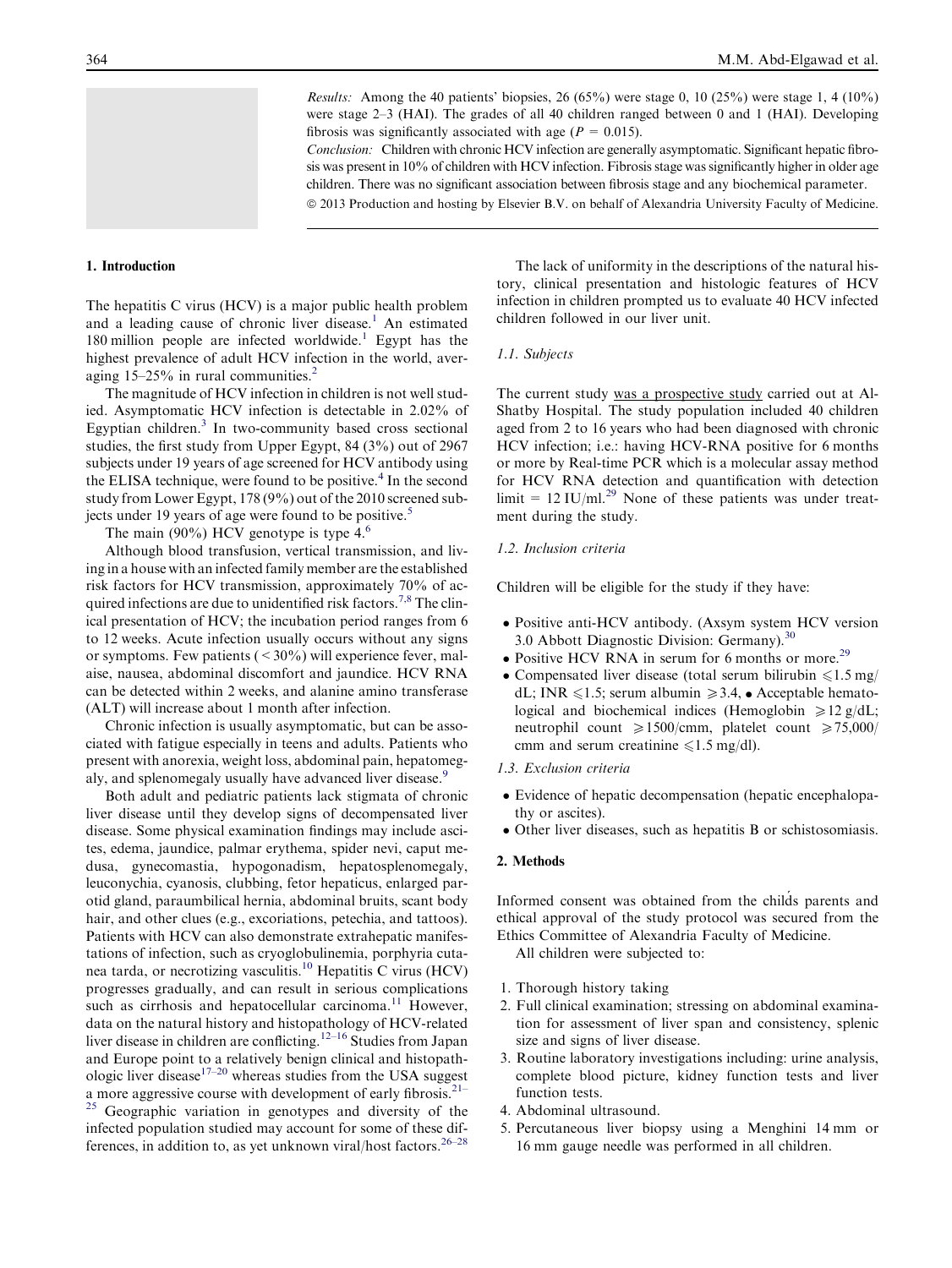Histological Activity Index was used to determine the stage and grade of liver injury.<sup>[31](#page-5-0)</sup>

All biopsy specimens were fixed in formalin and paraffin embedded. Four-um thick sections stained with hematoxylineosin and Masson trichrome were available for examination in all cases.

# 3. Results

Table 1 shows that 15% of chronic HCV children were below 5 years, 35% were from 5 to below 10 years and 50% were from 10 to 15 years old, and 71.2% of chronic HCV children were males while 28.8% were female.

Table 2 shows that only one case in the studied group had fatigue as a symptom of chronic HCV infection.

Table 3 shows that all cases had ALT serum levels within normal values  $(ULN = 65 IU/L)^{34}$  $(ULN = 65 IU/L)^{34}$  $(ULN = 65 IU/L)^{34}$  and their mean was  $39 \pm 1.2$ . Also AST had normal value (ULN = 35 IU/L)<sup>[32](#page-5-0)</sup> with a mean of  $35 \pm 9.9$ . Regarding GGT serum level, it was within normal range with a mean of  $30 \pm 3.3$  mg/dl. Liver synthetic functions were impaired in four cases, where they had low serum albumin level  $(2 \text{ gm\%})^{34}$  $(2 \text{ gm\%})^{34}$  $(2 \text{ gm\%})^{34}$  and prolonged INR (1.6- $1.9$ .  $32$ 

Table 4 shows that among 40 patients' liver biopsies; 26  $(65%)$  had no fibrosis, while only  $5%$  showed severe fibrosis. All biopsies showed a mild degree of inflammation according to Ishak classification schemes $31$  and two biopsies showed steatosis.

[Table 5](#page-3-0) shows a significant correlation between the degree of fibrosis in liver biopsies and the age of chronic HCV children.

Although there was an increase in the ALT level with an increase in the degree of fibrosis; this was not statistically significant. This is true for all other biochemical tests ([Table 6](#page-3-0)).

# 4. Discussion

In Egypt and other developing countries, high rates of HCV infection are observed in all age groups, suggesting that an ongoing risk of HCV acquisition still exists. Egypt has one of the highest prevalence rates of HCV infection worldwide,

| <b>Table 1</b> Distribution of the chronic HCV children according |  |  |  |
|-------------------------------------------------------------------|--|--|--|
| to their demographic data.                                        |  |  |  |

|                                               | Cases $(n = 40)$          |                     | Test of significance            |                              |  |
|-----------------------------------------------|---------------------------|---------------------|---------------------------------|------------------------------|--|
|                                               | No.                       | $\frac{0}{0}$       | $\dot{l}$                       | $p$ -Value                   |  |
| Age (mean $\pm$ SD)<br>Age groups<br>$\leq$ 5 | $9.2 \pm 3.4$<br>No.<br>6 | $\frac{0}{0}$<br>15 | 0.62<br>X <sub>2</sub><br>0.355 | 0.536<br>$p$ -Value<br>0.837 |  |
| 10<br>16                                      | 14<br>20                  | 35<br>50            |                                 |                              |  |
| Gender<br>Male<br>Female                      | 27<br>13                  | 71.2<br>28.8        | 0.318                           | 0.573                        |  |
| Residence<br>Rural<br>Urban                   | 28<br>12                  | 81.8<br>18.2        | 1.553                           | 0.213                        |  |

Table 2 Distribution of the chronic HCV children according to the presence of symptoms.

|              | HCV symptoms |               | Test of significance |       |  |
|--------------|--------------|---------------|----------------------|-------|--|
|              | No.          | $\frac{0}{0}$ |                      |       |  |
| Symptomatic  |              | 0.4           | 0.57                 | 0.569 |  |
| Asymptomatic | 39           | 97.5          |                      |       |  |
| Total        |              | 100           |                      |       |  |

| <b>Table 3</b> Distribution of the chronic HCV children according |  |
|-------------------------------------------------------------------|--|
| to some biochemical data.                                         |  |

| Some biochemical data |               | HCV children  |
|-----------------------|---------------|---------------|
| AI.T                  | Rang          | $37 - 42$     |
|                       | Mean $\pm$ SD | $39 \pm 1.2$  |
| AST IU/L              | Rang          | $18 - 51$     |
|                       | Mean $\pm$ SD | $35 \pm 9.9$  |
| Albumin $gm\%$        | Rang          | $2 - 41$      |
|                       | Mean $\pm$ SD | $3 \pm 1.1$   |
| <b>INR</b>            | Rang          | $1 - 1.9$     |
|                       | Mean $\pm$ SD | $0.3 \pm 1.6$ |
| $GGT$ mg/dl           | Rang          | $23 - 35$     |
|                       | Mean $\pm$ SD | $30 \pm 3.3$  |

Table 4 Distribution of the chronic HCV children according to the degree of fibrosis in their liver biopsies.

| Degree of fibrosis | <b>HCV</b> cases |               |  |
|--------------------|------------------|---------------|--|
|                    | No.              | $\frac{0}{0}$ |  |
| No Fibrosis        | 26               | 65            |  |
| Mild fibrosis      | 10               | 25            |  |
| Moderate fibrosis  | $\mathcal{D}$    |               |  |
| Severe fibrosis    | $\mathcal{D}$    |               |  |
|                    |                  |               |  |

No fibrosis: HAI score 0.

Mild fibrosis: HAI score 1.

Moderate fibrosis: HAI score 2–3.

Severe fibrosis: HAI score 4–6.

averaging 12–24% in the general population. HCV genotype 4 is the most prevalent genotype in Egypt  $(90\%)$ .<sup>3</sup>

The prevalence of HCV infection is relatively low in children, with an anti-HCV prevalence rate of 0.2–0.4% in the Western world.<sup>1</sup> Few studies have evaluated the epidemiology and risk factors of HCV infection in children in Egypt. A study reported that HCV seroprevalence among Egyptian children ranges from  $0.5\%$  to  $3\%$ .<sup>[6](#page-4-0)</sup> Age range in the present study was 2–16 years. This very young age of HCV cases was also reported by Wendy et al.<sup>33</sup> who reported an age range from 3 months.<sup>[33](#page-5-0)</sup> Khalil et al.<sup>34</sup> in Assiut University Hospital reported 465 cases of HCV infection with an age range of 2 months to 15 years.<sup>[34](#page-5-0)</sup> The early onset of HCV infection in the present study and other reports is explained by vertical transmission from pregnant infected mothers who are not screened for HCV and the role of transmission (use of contaminated tools during labor whether at hospitals or at home). In addition routine screening of all mothers is not yet mandatory. Current screening guidance suggests checking hepatitis C antibodies only in pregnant women with high risk factors of a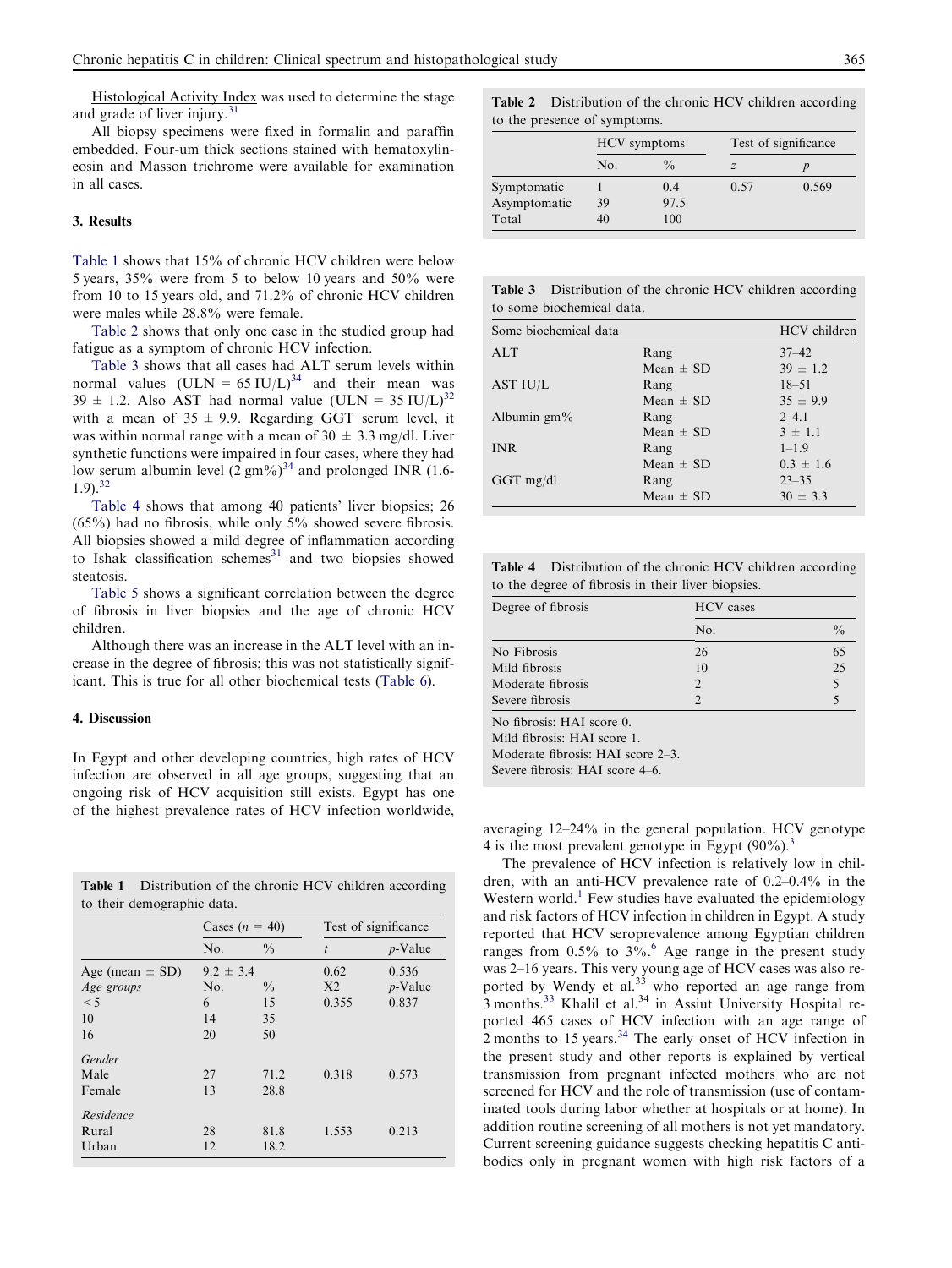| Degree of fibrosis | Age (years) |          |           | Test of significance |       |                      |
|--------------------|-------------|----------|-----------|----------------------|-------|----------------------|
|                    | $\leq 5$    | $5 - 10$ | $10 - 16$ | Total                |       | $p$ -Value           |
| No fibrosis        |             | 12       |           | 26                   | 1.318 | 0.005                |
| Mild fibrosis      |             |          |           | 10                   | 1.210 | 0.340                |
| Moderate fibrosis  |             |          |           |                      | 1.113 | 0.156                |
| Severe fibrosis    |             |          |           |                      | 1.120 | $0.022$ <sup>*</sup> |
| Total              |             |          | 20        | 40                   | 1.553 | 0.213                |

<span id="page-3-0"></span>Table 5 Correlation between the age of the chronic HCV children and degree of fibrosis in their liver biopsies.

No fibrosis: HAI score 0.

Mild fibrosis: HAI score 1.

Moderate fibrosis: HAI score 2–3.

Severe fibrosis: HAI score 4–6.

significant if  $p > 0.05$ 

Table 6 Correlation between some biochemical tests of chronic HCV children and degree of fibrosis in their liver biopsies.

| Biochemical tests         | Degree of fibrosis |               |                   |                 |       | Test of significance |  |
|---------------------------|--------------------|---------------|-------------------|-----------------|-------|----------------------|--|
|                           | No fibrosis        | Mild fibrosis | Moderate fibrosis | Severe fibrosis |       | $p$ -Value           |  |
| $ALT$ Mean $\pm$ SD       | $28 \pm 3$         | $34 \pm 2$    | $37 \pm 5$        | $40 \pm 2$      | 1.327 | 0.432                |  |
| AST Mean $\pm$ SD         | $18 \pm 7$         | $33 \pm 4$    | $48 \pm 3$        | $51 \pm 3$      | 1.312 | 0.342                |  |
| $GGT$ Mean $\pm$ SD       | $23 \pm 4$         | $28 \pm 3$    | $32 \pm 5$        | $35 \pm 9$      | 1.142 | 0.256                |  |
| Albumin Mean $\pm$ SD     | $4.1 \pm 1.2$      | $3.8 \pm 1.1$ | $3.5 \pm 1.3$     | $2 \pm 1.1$     | 1.430 | 0.341                |  |
| INR Mean $\pm$ SD         | $1 \pm 0.2$        | $1.2 \pm 0.3$ | $1.3 \pm 0.3$     | $1.9 \pm 0.3$   | 1.443 | 0.114                |  |
| No fibrosis: HAI score 0. |                    |               |                   |                 |       |                      |  |

Mild fibrosis: HAI score 1.

Moderate fibrosis: HAI score 2–3. Severe fibrosis: HAI score 4–6.

current or past history of IV drug abuse, women who received clotting factor concentrates produced before 1987, or a blood transfusion or an organ transplant before 1992, women who were on chronic hemodialysis, women with persistent abnormal liver function tests and health care workers after needle sticks or mucosal exposure to HCV positive as well as infants of infected mothers. These categories of high risk patients should be tested for anti-HCV at 1 year and followed up for the development of hepatitis.<sup>35</sup> Chronic HCV infection is associated with numerous clinical manifestations. In our study, only one case had symptoms in the form of fatigue in agree-ment with El-Raziky et al. study.<sup>[3](#page-4-0)</sup>

The use of liver biopsy to assess the degree of fibrosis in children with chronic hepatitis C infection has been discussed in many aspects; whether is is mandatory or not or the existence of other alternatives for this invasive procedure. Other queries also are as yet unanswered; should it be an initial step in deciding whether to start treatment or should we keep the candidate under strict follow up. In our practice, liver biopsy is still the gold standard in assessing fibrosis of HCV cases and for deciding the management plan. Delgado-Borrego et al[.36](#page-5-0) stated that children with HCV should undergo liver biopsy to determine the presence and degree of fibrosis. In the absence of fibrosis, treatment may be deferred. If any degree of hepatic fibrosis is present, antiviral therapy for HCV should be considered.<sup>[36](#page-5-0)</sup>

In our study a total 40 cases with chronic hepatitis C infection underwent liver biopsy. There was no significant correlation between the degree of fibrosis in liver biopsies and the gender of chronic HCV children.

A significant correlation between the degree of fibrosis in liver biopsies and the age of chronic HCV children was detected where 10% of our cases had a significant degree of fibrosis at the age of  $10-16$  years. Kamran et al.<sup>[37](#page-5-0)</sup> reported that portal fibrosis was present in 78% of the specimens, including fibrous portal expansion (26%), bridging fibrosis (22%), bridging fibrosis with architectural distortion (22%), and cirrhosis (8%). Centrilobular pericellular fibrosis, has not been previously reported in the context of chronic hepatitis C infection in adults or children. $37$  Goodman et al. added that, the positive correlation of inflammation with duration of infection and fibrosis, and of obesity with fibrosis suggests that children with chronic hepatitis C will be at risk for progressive liver disease as they age and possibly acquire other comorbid risk factors.<sup>38</sup> Jara et al.<sup>[39](#page-5-0)</sup> considered liver biopsy as the accurate tool for assessment of lesions produced by chronic hepatitis. Although not performed in every affected child, it usually reveals mild lesions. They also stated that the use of non-invasive biochemical tests (Fibro-Test and Acti-Test) is being evaluated in children with hepatitis C for their correlation with histology.<sup>[39](#page-5-0)</sup>

Chen et al.<sup>[40](#page-5-0)</sup> also confirmed that the liver biopsy is the gold standard for the grading and staging of chronic hepatitis C. The grade is variable in chronic HCV infection.<sup>[40](#page-5-0)</sup> In the vast majority of pediatric treatment trials of hepatitis C, patients were candidate for treatment only if liver histology was available. This point of view augments our policy in treating these children. So to prove that it is not mandatory to perform a li-ver biopsy, Iorio et al.<sup>[41](#page-5-0)</sup> performed liver biopsy in 67 children with chronic hepatitis C infection before they started any treatment and it was repeated again after 5.5 years. Only one child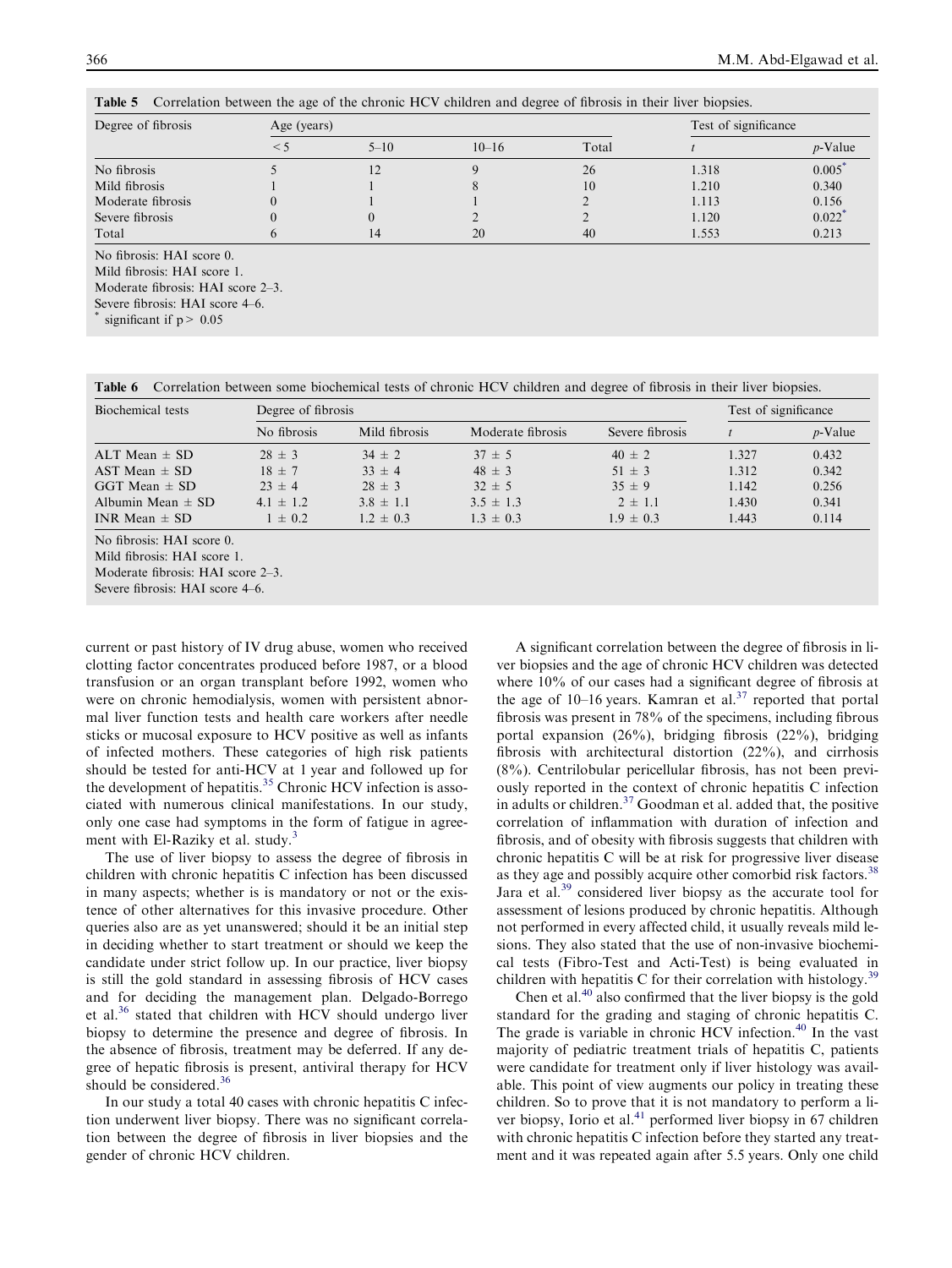<span id="page-4-0"></span>had micronodular cirrhosis. This finding confirms the idea that histological assessment cannot affect the management plan and that chronic hepatitis C in children seems to be a milder disease with a more favorable natural course when compared to hepatitis C virus (HCV) infection in adults. $41$ 

El-Hawary et al. $41$  conducted a study at Fayoum University to assess hepatic fibrosis in children with chronic hepatitis C infection. They agreed that a liver biopsy provides good data. It confirms the diagnosis and excludes other liver diseases, as well as accurately assessing both grade and stage of the disease.<sup>[42](#page-5-0)</sup>

# 5. Conclusion

Children with chronic HCV infection are generally asymptomatic. Significant hepatic fibrosis was present in 10% of children with HCV infection. Fibrosis stage was insignificantly higher in older age children. There was no significant association between fibrosis stage and any biochemical parameter.

Recommendation: 1-HCV is a global health problem. Patients and doctors should be aware about this virus and the ways by which it can be transmitted. 2-Patients and doctors should be aware of the nature of HCV liver disease, patients should be well educated about their disease and the importance of following up regularly. 3-Liver biopsy although it is the most important diagnostic tool used to assess the degree of inflammations and stage of fibrosis in children with chronic hepatitis C virus infection; it carries the hazards of being an invasive procedure. Searching for reliable non invasive techniques became mandatory for better management of cases.

## References

- 1. Williams R. Global challenges in liver disease. Hepatology 2006;44(521):26.
- 2. Abdel-Wahab MF, Zakaria S, Kamel M, Abdel-Khaliq MK, Mabrouk MA, Salama H, et al. High seroprevalence of hepatitis C infection among risk groups in Egypt. Am J Trop Med Hyg 1994;51:563–7.
- 3. El-Raziky MS, El-Hawary M, El-Koofy N, Okasha S, Kotb M, Esmat Salama K, et al. Hepatitis C virus infection in Egyptian children: single centre experience. J Viral Hepat 2004;11:471–6.
- 4. Medhat A, Shehata M, Magder LS, Mikhail N, Abdel-Baki Nafeh M, Abdel-Hamid M, et al. Hepatitis C in a community in Upper Egypt: risk factors for infection. Am J Trop Med Hyg 2002;66:633–8.
- 5. Habib M, Mohamed MK, Abdel-Aziz F, Magder LS, Abdel Hamid M, Gamil F, et al. Hepatitis C virus infection in a community in the Nile Delta: risk factors for seropositivity. Hepatology 2001;33:248–53.
- 6. El-Raziky MS, El-Hawary M, Esmat G, Abouzied AM, El-Koofy S, Mansour S, et al. Prevalence and risk factors of asymptomatic hepatitis C virus infection in Egyptian children. World J Gastroenterol 2007;28(12):1828–32.
- 7. Mohamed MK, Abdel-Hamid M, Mikhail NN, Abdel-Aziz F, Medhat A, Magde LS, et al. Intrafamilial transmission of hepatitis C in Egypt. Hepatology 2005;42:683-7.
- 8. Schwimmer JB, Balistreri WF. Transmission, natural history and treatment of hepatitis C virus infection in the pediatric population. Semin Liver Dis 2000;20:37–46.
- 9. Bortolotti F, Iorio R, Resti M, Verucchi G, Giacchino R, Vegnente A, et al. An epidemiological survey of hepatitis C virus infection in Italian children in the decade 1990–1999. J Pediatr Gastroenterol Nutr 2001;32:562–6.
- 10. Zignego AL, Craxi A. Extrahepatic manifestations of hepatitis C virus infection. Clin Liver Dis 2008;12:611–36.
- 11. Alter HJ, Seeff LB. Recovery, persistence and sequelae in hepatitis C virus infection: a perspective on long-term outcome. Semin Liv Dis 2000:20:17-35.
- 12. Seeff LB. Natural history of chronic hepatitis C. Hepatology 2002;36:S35–46.
- 13. Casiraghi MA, Paschale MD, Romano L, Biffi R, Assi A, Binelli G, et al. Long-term outcome (35 years) of hepatitis C after acquisition of infection through mini transfusions of blood given at birth. Hepatology 2004;39:90–6.
- 14. Minola E, Prati D, Suter F, Maggiolo F, Caprioli F, Zogni A, et al. Age at infection affects the long term outcome of transfusion-associated chronic hepatitis C. Blood 2002;99:4588–91.
- 15. Cesaro S, Petris MG, Rossetti F, Cusinato R, Pipan C, Guido M, et al. Chronic hepatitis C virus infection after treatment for pediatric malignancy. Blood 1997;90:1315–20.
- 16. Locasciulli A, Testa M, Pontisso P, Benvegnu L, Fraschini D, Corbetta A, et al. Prevalence and natural history of hepatitis C infection in patients cured of childhood leukemia. Blood 1997;90:4628–33.
- 17. Mohan P, Baxter C, Glymph C, Chadra RS, Patel KM, Kleiner DE, et al. Clinical spectrum and histopathologic features of chronic hepatitis C in children. J Pediatr 2007;150(2):168–74.
- 18. Aach RD, Yomtovian RA, Hack M. Neonatal and pediatric post transfusion hepatitis C- A look back and a look forward. Pediatrics 2000;105:836–42.
- 19. Kage M, Fujisawa T, Shiraki K, Tanaka T, Fugisawa T, Kimura A, et al. Pathology of chronic hepatitis C in children. Hepatology 1997;26:771–5.
- 20. Guido M, Rugge M, Jara P, Hierro L, Giacchino R, Larrauri J, et al. Chronic hepatitis C in children: the pathological and clinical spectrum. Gastroenterology 1998;115:1525-9.
- 21. Garcia-Monzone C, Jara P, Fernandez-Bermejo M, Hierro L, Frauca E, Camarena C, et al. Chronic hepatitis C in children: a clinical and immunohistochemical comparative study with adult patients. Hepatology 1998;28:1696–701.
- 22. Hoshiyama A, Kimura A, Fujisawa T, Kage M, Kato H. Clinical and histologic features of chronic hepatitis C virus infection after blood transfusion in Japanese children. Pediatrics 2000;105:62–5.
- 23. Jara P, Resti M, Hierro L, Giacchino R, Barbera C, Zancan L, et al. Chronic hepatitis C virus infection in childhood: clinical patterns and evolution in 224 white children. Clin Infect Dis 2003;36:275–80.
- 24. Badizagen K, Jonas MM, Ott MJ, Nelson SP, Perez-Atayde AR. Histopathology of the liver in children with chronic hepatitis C viral infection. Hepatology 1998;28:1416-23.
- 25. Strickland DK, Reily CA, Patrick CC, Jones-Wallace D, Boyett JM, et al. Hepatitis C infection among survivors of childhood cancer. Blood 2000;95:3065–70.
- 26. Castellino S, Lensing S, Reily C, Rai SN, Davila R, Hayden RT, et al. The epidemiology of chronic hepatitis C infection in survivors of childhood cancer: an update of the St Jude children's research hospital hepatitis C seropositive cohort. Blood 2004;103:2460–6.
- 27. Goodman ZD, Makhlouf HR, Liu L. Pathology of chronic hepatitis C in children: liver biopsy findings in the Peds-C trial. Hepatology 2008;47(3):836–43.
- 28. Scott JD, Gretch DR. Molecular diagnostics of hepatitis C virus infection: a systematic review. JAMA 2007;297: 724–32.
- 29. Pawlotsky JM, Bouvier-Alias M, Hezode C, Darthuy F, Remire J, Dhumeaux D. Standardization of hepatitis C virus RNA quantification. Hepatology 2000;32:654-9.
- 30. Colin C, Lanoir D, Touzet S, Meyaud-Kraemer L, Bailly F, Trepo C. Sensitivity and specificity of third-generation hepatitis C virus antibody detection assays: an analysis of the literature. J Viral Hepat 2001;8:87–95.